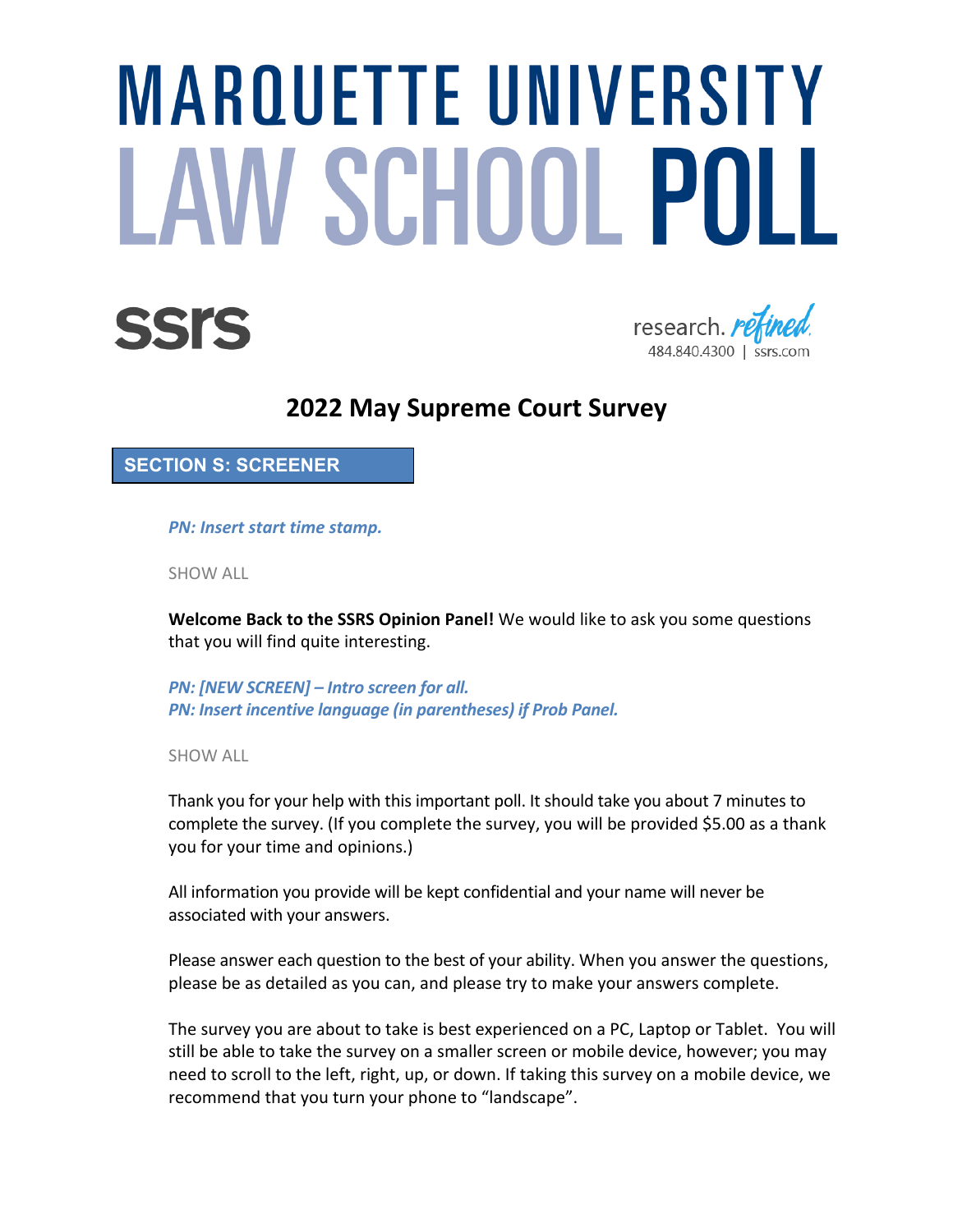S1. We value your opinions and appreciate your participation in this survey!

Please use care when answering the following questions. Should our quality checks determine that you have not provided thoughtful attention to this survey, you may be disqualified and forfeit the associated rewards. Please indicate if you agree or disagree with the following statement.

I will read each question thoroughly and I will respond to all questions thoughtfully and honestly.

| I agree    |             |
|------------|-------------|
| I disagree | (TERMINATE) |

ASK ALL

S2. What is your age?

\_\_\_\_\_\_\_\_\_\_\_*(Enter age 18-98)* 99 Prefer not to say

*PN: Ask S2a if S2=Prefer not to say (99).*

ASK IF AGE NOT GIVEN

- S2a. Are you…
	- 0 Under 18
	- 1 18-24
	- 2 25-29
	- 3 30-44
	- 4 45-49
	- 5 50-64
	- 6 65+
	- 9 Prefer not to say (TERM)

*PN: If under 18 in S2 or S2a, TERMINATE. PN: Only qualified respondents continue here. All others TERMINATE.*

- S3. To ensure the program is working properly, please select the number "3" below.
	- 1 1 2 2 3 3 4 4 5 5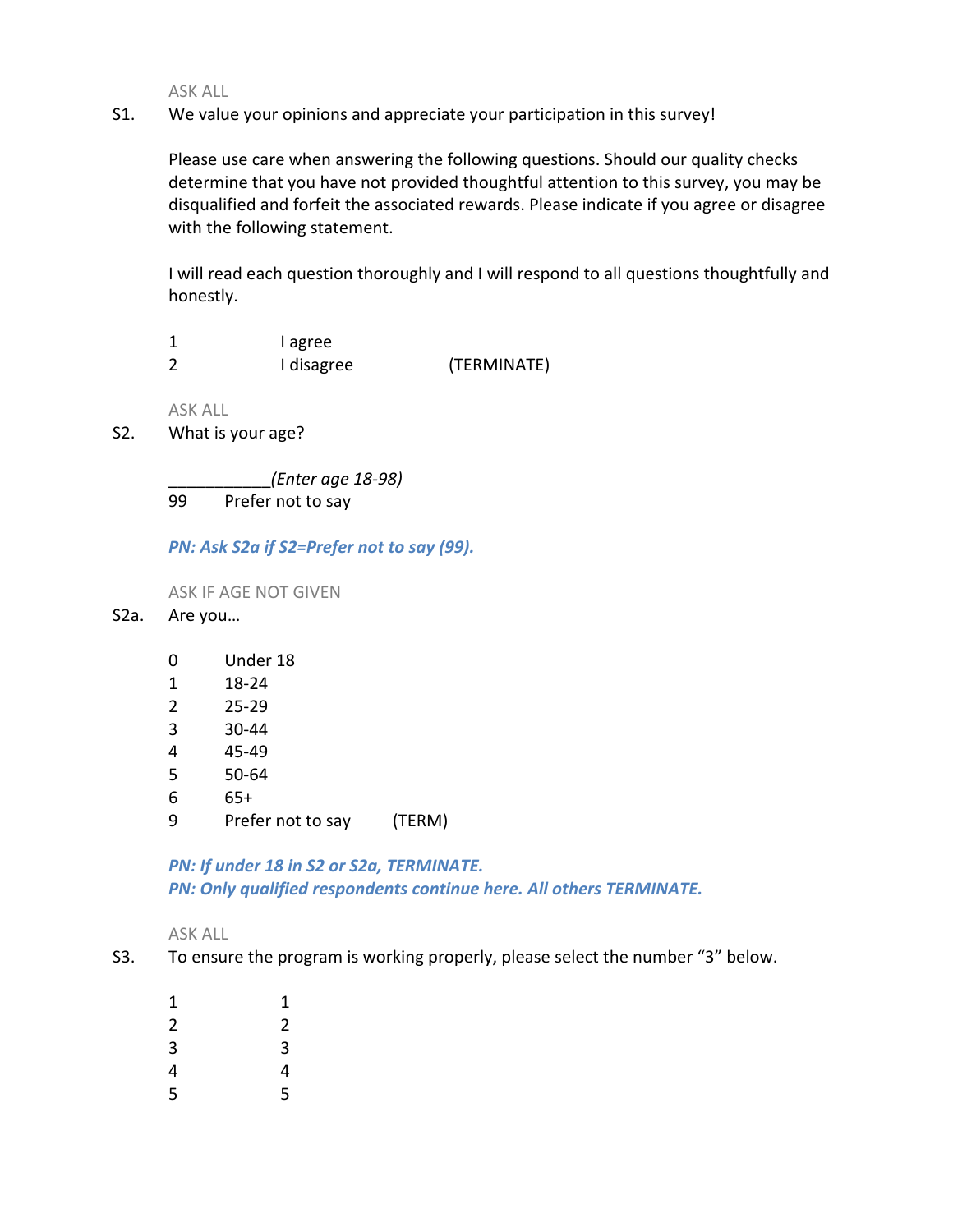### *PN: Insert start time stamp.*

ASK ALL

- A1. Some people seem to follow what's going on in politics most of the time, whether there's an election going on or not. Others aren't that interested. How often do you follow what's going on in politics…?
	- 1 Most of the time
	- 2 Some of the time
	- 3 Only now and then
	- 4 Hardly at all
	- 99 **[PN: IF WEB:]** *Web Blank*
- A2. How enthusiastic are you about voting in the elections this November for congressional and state offices?
	- 1 Very enthusiastic
	- 2 Somewhat enthusiastic
	- 3 Not too enthusiastic
	- 4 Not at all enthusiastic
	- 99 **[PN: IF WEB:]** *Web Blank*

# **SECTION B: APPROVAL RATINGS**

*PN: Insert start time stamp.*

*PN: Randomize order of B1-B2.*

- B1. Overall, how much do you approve or disapprove of the way Joe Biden is handling his job as president?
	- 1 Strongly approve
	- 2 Somewhat approve
	- 3 Somewhat disapprove
	- 4 Strongly disapprove
	- 99 **[PN: IF WEB:]** *Web Blank*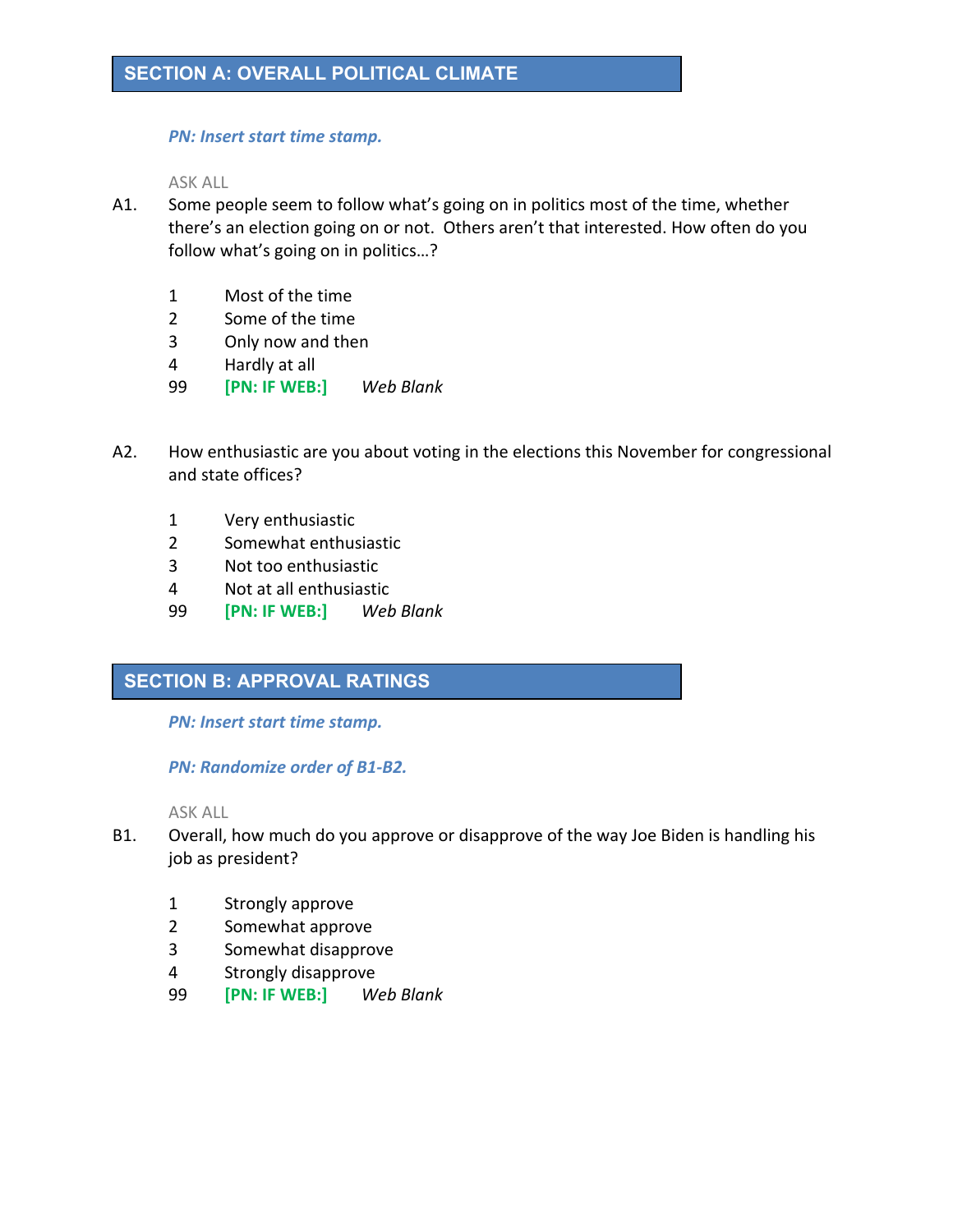- B2. Overall, how much do you approve or disapprove of the way the US Supreme Court is handling its job?
	- 1 Strongly approve
	- 2 Somewhat approve
	- 3 Somewhat disapprove
	- 4 Strongly disapprove
	- 99 **[PN: IF WEB:]** *Web Blank*

# **SECTION C: COURT AWARENESS**

*PN: Rotate response codes 1-4 and 4-1 so half of sample get each order; include order variable in data.* 

- C1. What is your guess as to whether a majority of the current US Supreme Court Justices were appointed by Democratic or Republican presidents?
	- 1 Definitely a majority appointed by Democratic presidents
	- 2 Probably a majority appointed by Democratic presidents
	- 3 Probably a majority appointed by Republican presidents
	- 4 Definitely a majority appointed by Republican presidents
	- 99 **[PN: IF WEB:]** *Web Blank*
- C2. How much have you heard or read about recent cases being considered by the US Supreme Court?
	- 1. A lot
	- 2. A little
	- 3. Nothing at all
	- 99 **[PN: IF WEB:]** *Web Blank*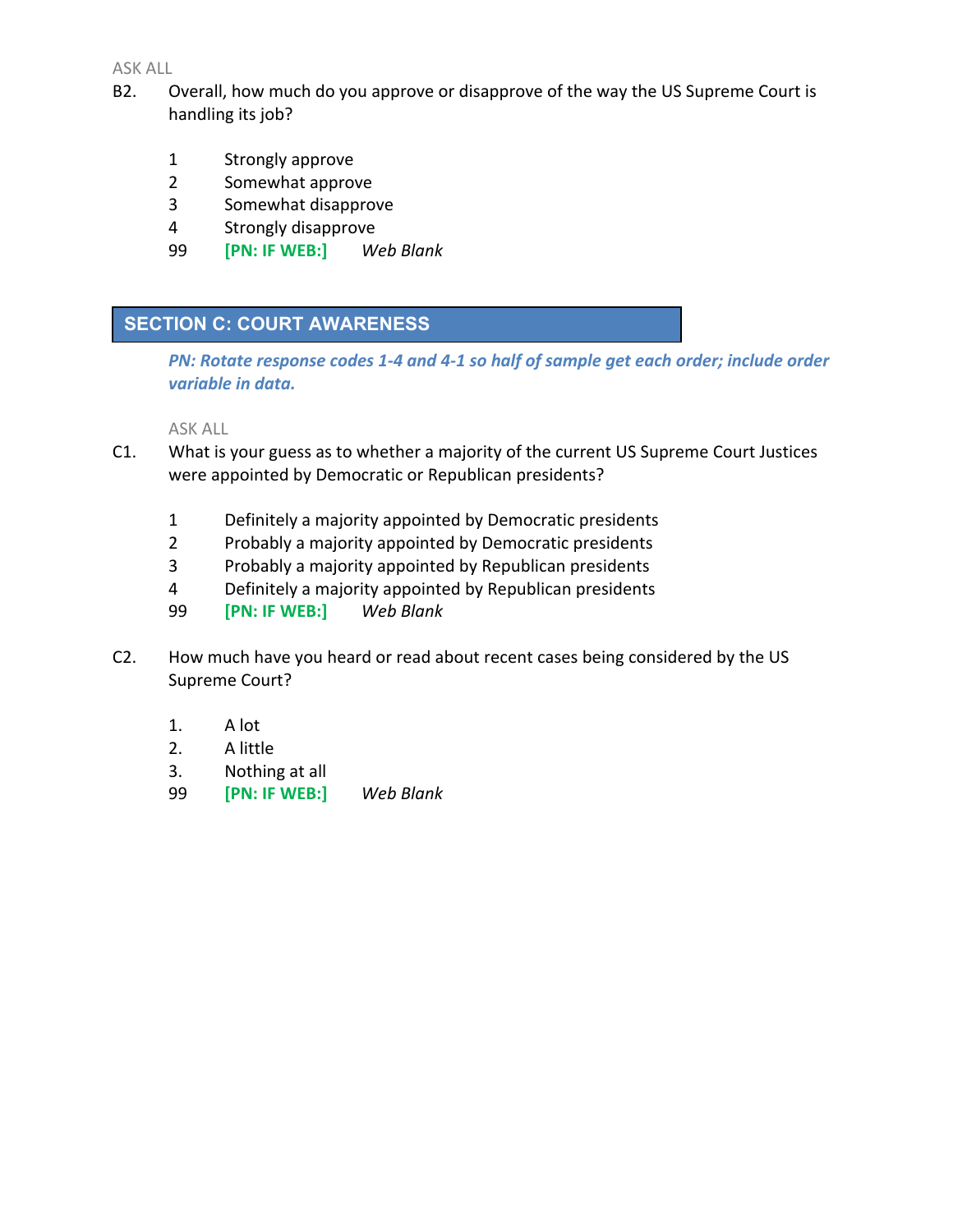### *PN: Insert start time stamp.*

*PN: Randomize order of D1-D4 (Keep D5 last); include order variable in data. Show as grid.*

ASK ALL

Do you have a favorable or an unfavorable opinion of the following people or haven't you heard enough yet to have an opinion? *(Please select one response for each.)*

|                  |                                  |           |             | Haven't |
|------------------|----------------------------------|-----------|-------------|---------|
|                  |                                  | Favorable | Unfavorable | heard   |
|                  |                                  | opinion   | opinion     | enough  |
| D1.              | Joe Biden                        |           |             |         |
| D <sub>2</sub> . | Donald Trump                     |           |             |         |
| D <sub>3</sub> . | Mike Pence                       |           |             | 3       |
| D4.              | <b>Ron DeSantis</b>              |           |             |         |
| D5.              | Katanji Brown Jackson, recently  |           |             |         |
|                  | confirmed to become a Justice of |           |             |         |
|                  | the Supreme Court                |           |             |         |

### 99 **[PN: IF WEB:]** *Web Blank*

*PN: Insert start time stamp.*

*PN: Randomize order of D6-D9; include order variable in data. Show as grid.*

### ASK ALL

In general, would you describe each of the following as…? *(Please select one response for each.)*

|     |                | Very         | Somewhat     |          | Somewhat | Very    |
|-----|----------------|--------------|--------------|----------|----------|---------|
|     |                | conservative | conservative | Moderate | liberal  | liberal |
| D6. | The US Supreme |              |              |          |          |         |
|     | Court          |              |              |          | 4        |         |
| D7. | Joe Biden      |              |              |          |          |         |
| D8. | The Democratic |              |              |          |          |         |
|     | party          |              |              |          | 4        |         |
| D9. | The Republican |              |              |          |          |         |
|     | party          |              |              |          |          |         |

99 **[PN: IF WEB:]** *Web Blank*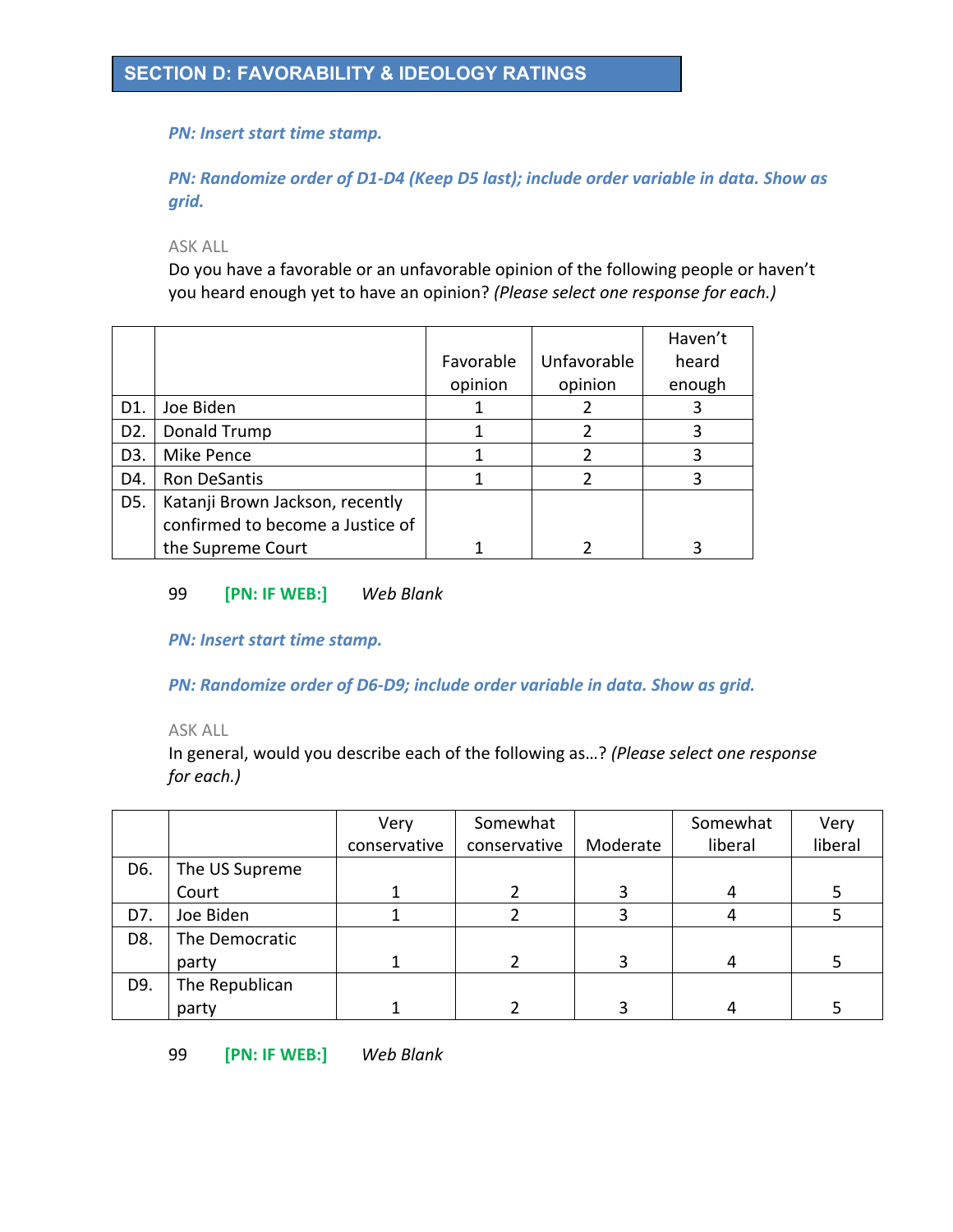- D10. Over the past 15 years or so would you say the Supreme Court has generally become...?
	- 1. Much more conservative
	- 2. Somewhat more conservative
	- 3. Hasn't changed much
	- 4. Somewhat more liberal
	- 5. Much more liberal
	- 99 **[PN: IF WEB:]** *Web Blank*

# **SECTION H: FUTURE SUPREME COURT DECISIONS**

*PN: Insert start time stamp.*

ASK ALL

H1. Do you favor or oppose the following possible future Supreme Court decisions, or haven't you heard enough about this to have an opinion?

# **Overturn Roe versus Wade, thus strike down the 1973 decision that made abortion legal in all 50 states.**

- 1 Heard nothing at all
- 2 Heard of but not enough for an opinion
- 3 Heard of and favor the decision
- 4 Heard of and oppose the decision
- 99 **[PN: IF WEB:]** *Web Blank*

ASK ALL

H2. Do you favor or oppose the following possible future Supreme Court decisions, or haven't you heard enough about this to have an opinion?

# **Rule that the 2nd Amendment right to "keep and bear arms" protects the right to carry a gun outside the home.**

- 1 Heard nothing at all
- 2 Heard of but not enough for an opinion
- 3 Heard of and favor the decision
- 4 Heard of and oppose the decision
- 99 **[PN: IF WEB:]** *Web Blank*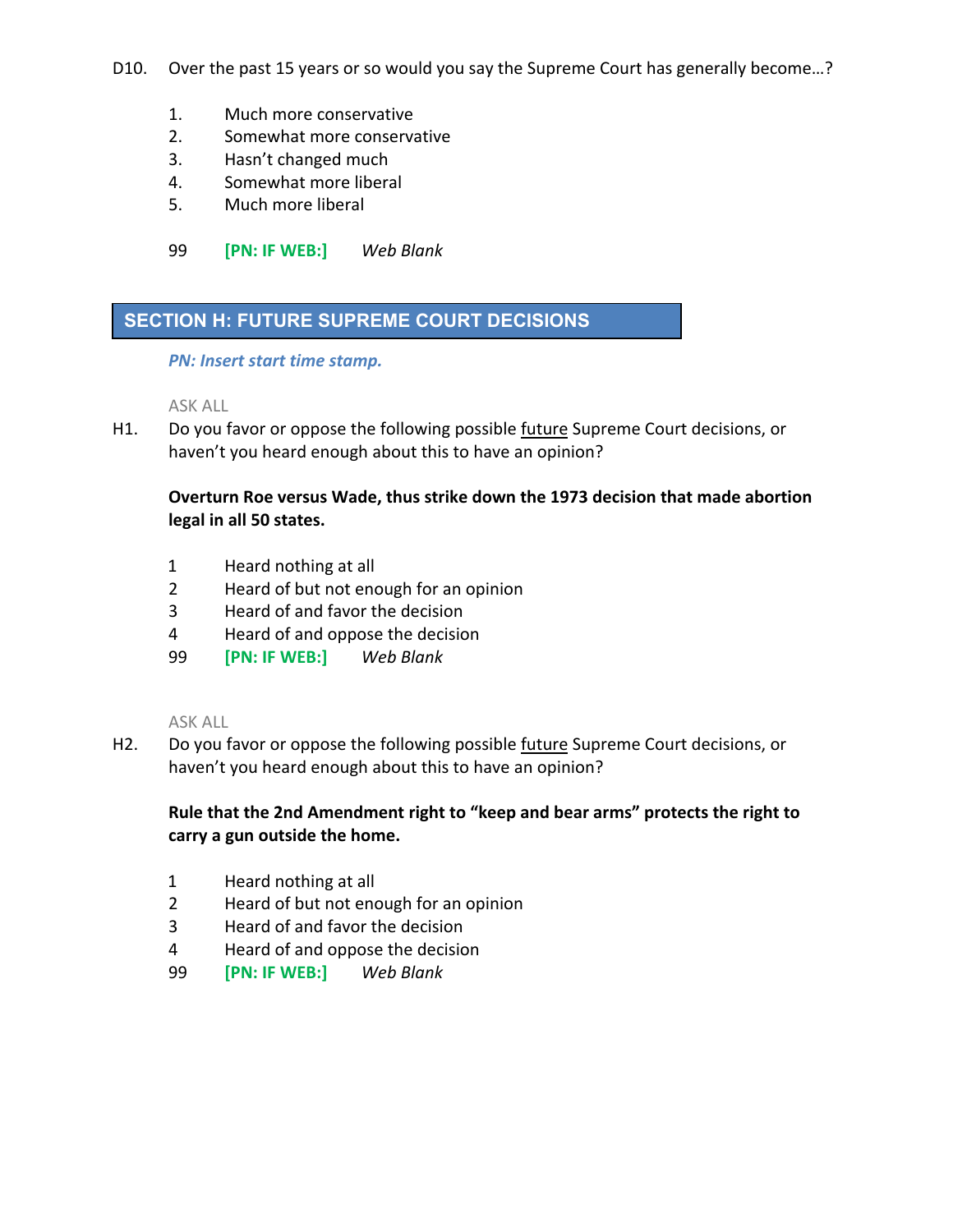H3. Do you favor or oppose the following possible future Supreme Court decisions, or haven't you heard enough about this to have an opinion?

# **Rule to uphold a state law that (except in cases of medical emergencies or fetal abnormalities) bans abortions after the 15th week of pregnancy.**

- 1 Heard nothing at all
- 2 Heard of but not enough for an opinion
- 3 Heard of and favor the decision
- 4 Heard of and oppose the decision
- 99 **[PN: IF WEB:]** *Web Blank*

# **SECTION J: PAST SUPREME COURT DECISIONS & ISSUES**

*PN: Insert start time stamp.*

# *PN: Randomize order of J1-J2*

ASK ALL

- J1. In 2015 the Supreme Court ruled that the Constitution guarantees a right to same-sex marriage. How much do you favor or oppose this decision?
	- 1. Strongly favor
	- 2. Somewhat favor
	- 3. Somewhat oppose
	- 4. Strongly oppose
	- 99 **[PN: IF WEB:]** *Web Blank*

- J2. In 2020 the Supreme Court ruled that a federal civil rights law protects gay and transgender workers from workplace discrimination. How much do you favor or oppose this decision?
	- 1. Strongly favor
	- 2. Somewhat favor
	- 3. Somewhat oppose
	- 4. Strongly oppose
	- 99 **[PN: IF WEB:]** *Web Blank*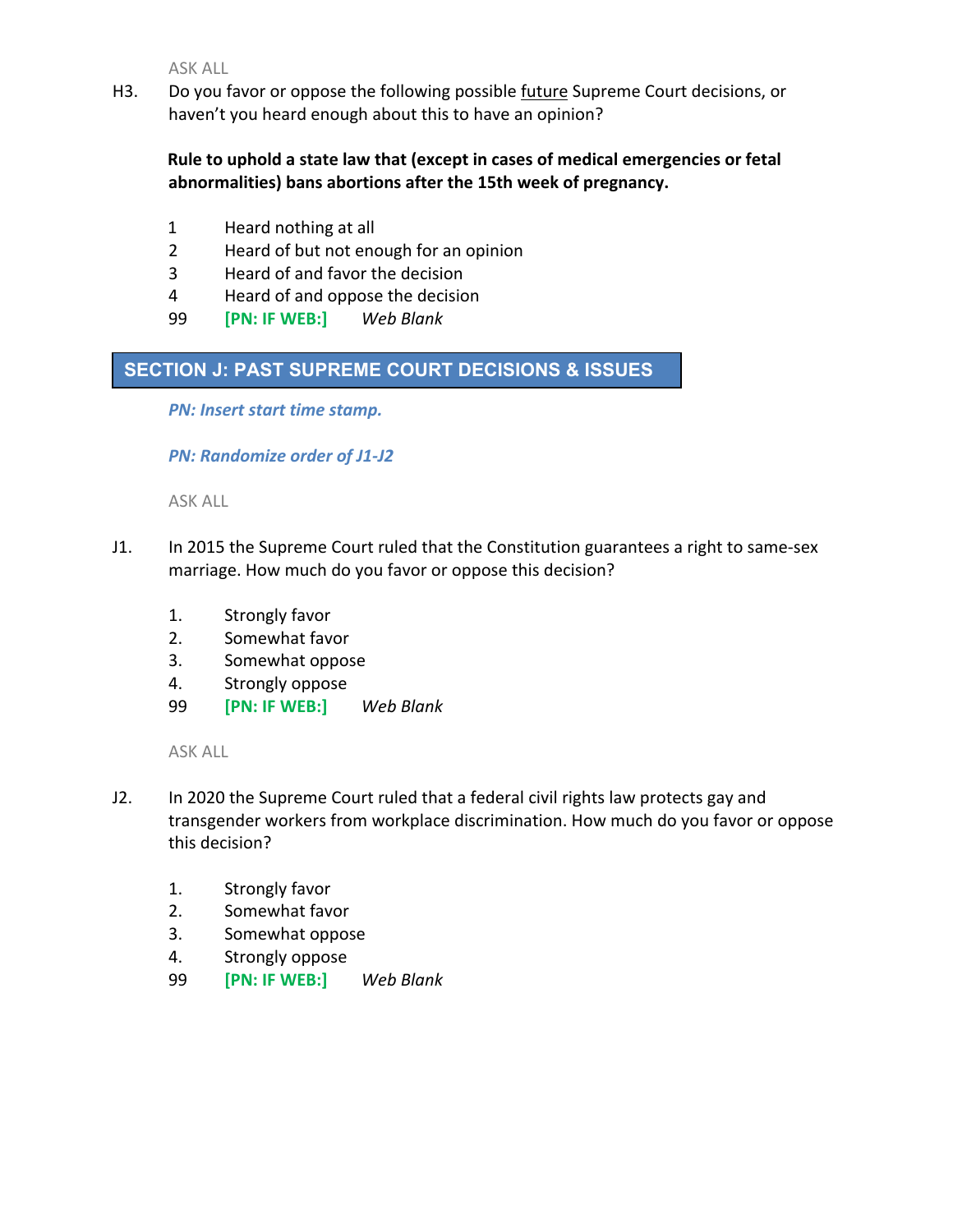- J3. Do you favor or oppose laws that allow most people to obtain a license to carry concealed handguns?
	- 1. Strongly favor
	- 2. Somewhat favor
	- 3. Somewhat oppose
	- 4. Strongly oppose
	- 99 **[PN: IF WEB:]** *Web Blank*

### ASK ALL

- J4. Do you favor or oppose laws that allow most people to carry concealed handguns **without needing** to obtain a license?
	- 1. Strongly favor
	- 2. Somewhat favor
	- 3. Somewhat oppose
	- 4. Strongly oppose
	- 99 **[PN: IF WEB:]** *Web Blank*

### ASK ALL

- J5. Do you think abortion should be legal in all cases, legal in most cases, illegal in most cases, or illegal in all cases?
	- 1. Legal in all cases
	- 2. Legal in most cases
	- 3. Illegal in most cases
	- 4. Illegal in all cases
	- 99 **[PN: IF WEB:]** *Web Blank*

- J6. How much have you heard or read about the leak of a draft US Supreme Court opinion concerning abortion that was published by news organizations on May 2?
	- 1. A lot
	- 2. A little
	- 3. Nothing at all
	- 99 **[PN: IF WEB:]** *Web Blank*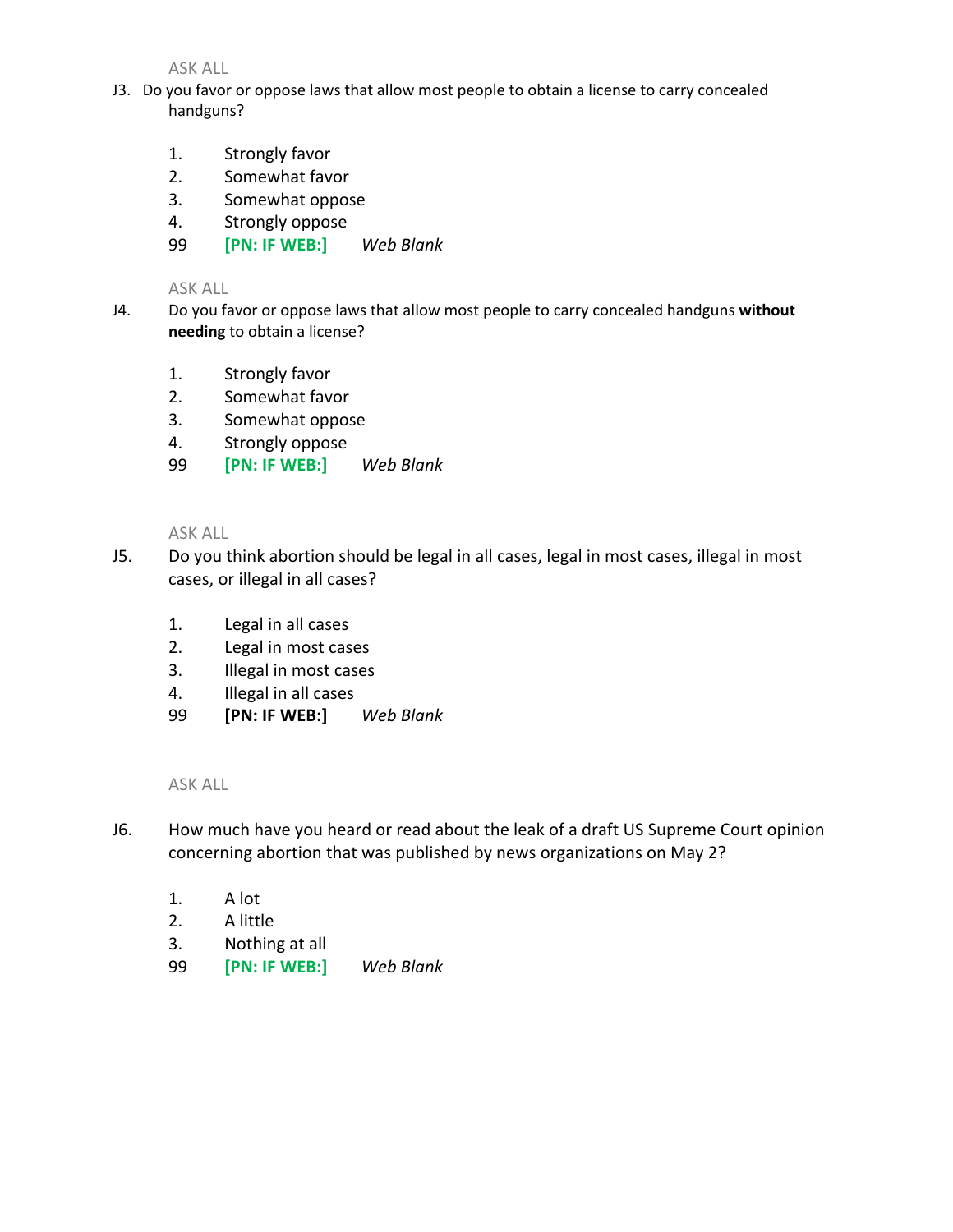- J7. How important is the abortion issue to you--would you say it is one of the most important, somewhat important, not very important, or not important at all?
	- 1. One of the most important issues
	- 2. Somewhat important
	- 3. Not very important
	- 4. Not important at all
	- 99 **[PN: IF WEB:]** *Web Blank*

ASK ALL

- J8. Thinking about this year's (2022) elections, if one candidate favors keeping abortion legal and widely available and the other candidate favors strictly limiting abortion except to protect the mother's life, which candidate would you support?
	- 1. The candidate who favors keeping abortion legal
	- 2. The candidate who favors strictly limiting abortion
	- 3. The abortion issue would not matter to me
	- 99 **[PN: IF WEB:]** *Web Blank*

ASK ALL

*PN: Rotate order J9-J13 or J13-J9. Show as grid.* 

Here are some limits on when during pregnancy an abortion might be banned, except in cases of medical emergencies, that some states are considering. How much do you favor or oppose each of these proposals?

|      |                               | Strongly | Somewhat | Somewhat | Strongly |
|------|-------------------------------|----------|----------|----------|----------|
|      |                               | favor    | favor    | oppose   | oppose   |
| J9.  | Ban abortions at any time     |          |          |          |          |
|      | during pregnancy              |          |          | 3        |          |
| J10. | Ban abortions after six weeks |          |          |          |          |
|      | of pregnancy                  |          | 2        | 3        | 4        |
| J11. | Ban abortions after 15 weeks  |          |          |          |          |
|      | of pregnancy                  |          | 2        | 3        |          |
| J12. | Ban abortions after 6 months  |          |          |          |          |
|      | of pregnancy                  |          | 2        | 3        |          |
| J13. | Place no restrictions on when |          |          |          |          |
|      | a woman can obtain an         |          |          |          |          |
|      | abortion                      |          |          |          |          |

99 **[PN: IF WEB:]** *Web Blank*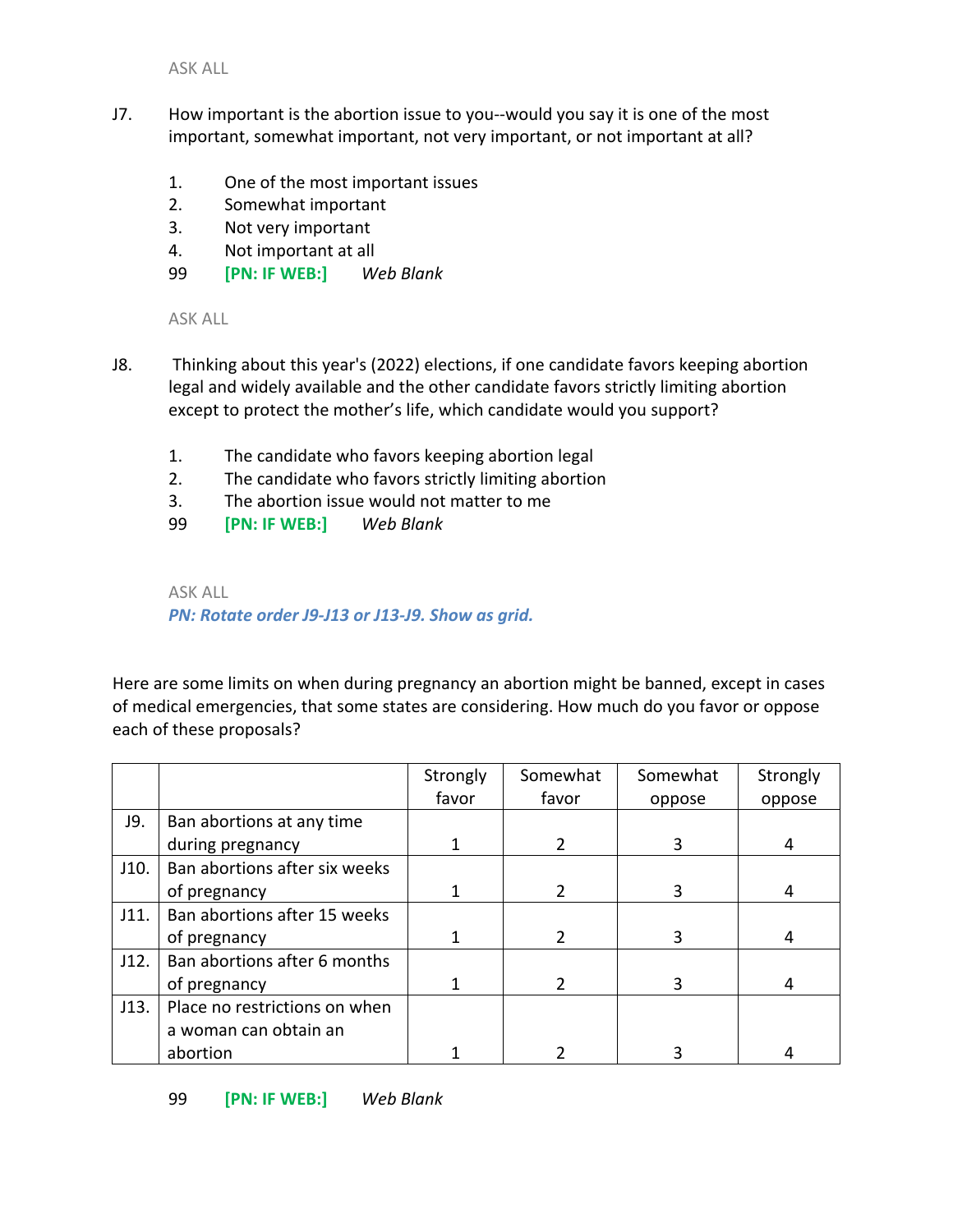- J14. A new Texas law bans abortions after about six weeks of pregnancy, once cardiac activity can be detected, and it allows any private citizen to sue anyone who performs an abortion or assists someone in obtaining an abortion. Do you favor or oppose this law, or haven't you heard enough about this to have an opinion?
	- 1. Favor
	- 2. Oppose
	- 3. Haven't heard enough
	- 99 **[PN: IF WEB:]** *Web Blank*

ASK ALL

- J15. Should a state be able to make it illegal for a woman to have an abortion by travelling to a different state where abortion is legal?
	- 1. Yes
	- 2. No
	- 99 **[PN: IF WEB:]** *Web Blank*

# **SECTION P: OTHER POLITICAL ISSUES**

# *PN: Insert start time stamp.*

- P1. What are the chances that you will vote in the November general election for congressional and state offices-- are you absolutely certain to vote, very likely to vote, are the chances 50-50, or don't you think you will vote?
	- 1. Absolutely certain to vote
	- 2. Very likely to vote
	- 3. Chances are 50-50
	- 4. Don't think will vote
	- 5. Not eligible to vote
	- 99 **[PN: IF WEB:]** *Web Blank*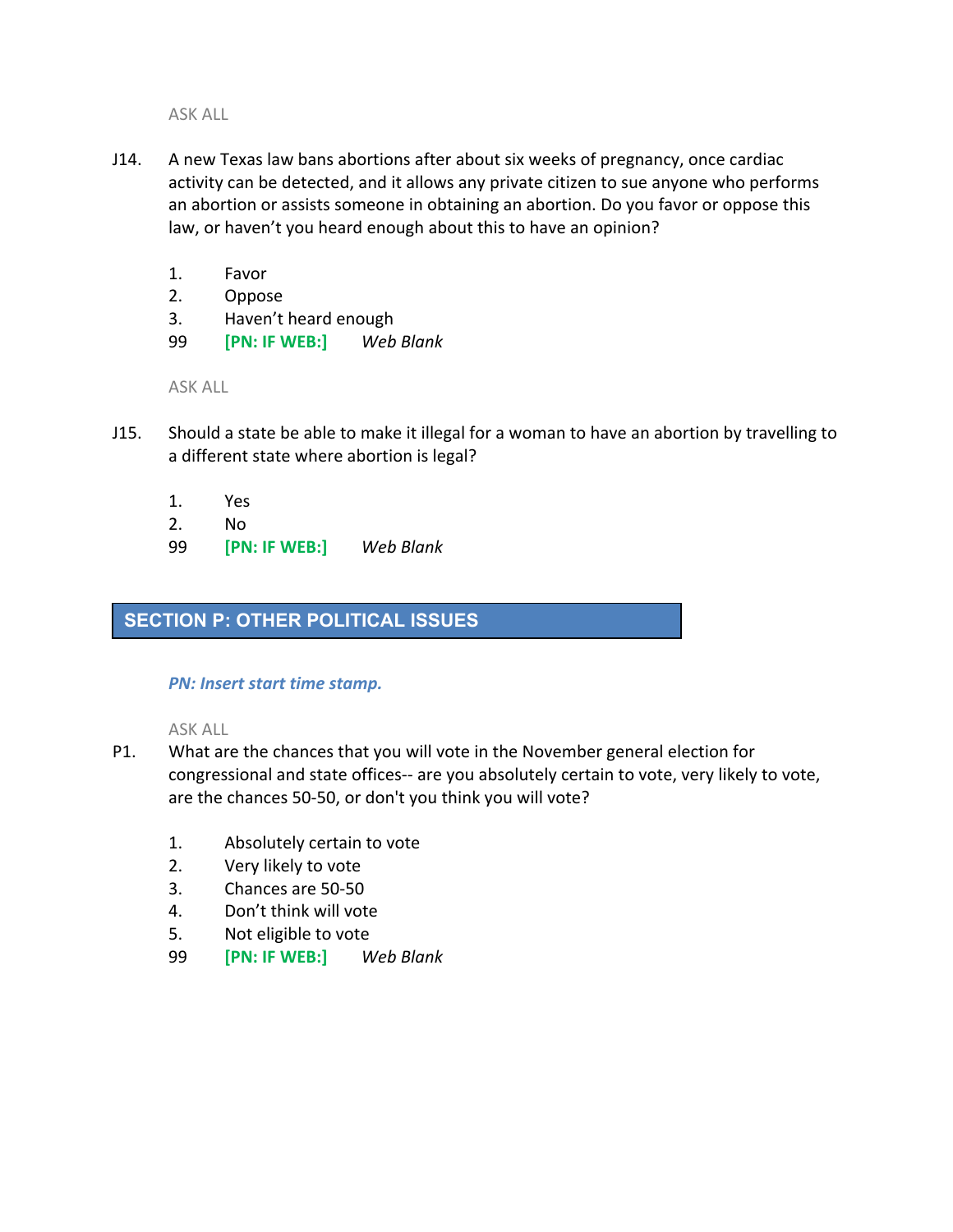- P2. Are you more or less likely to vote for a candidate endorsed by Donald Trump, or would that not make a difference to your vote?
	- 1. More likely
	- 2. Less likely
	- 3. No difference
	- 99 **[PN: IF WEB:]** *Web Blank*

ASK ALL

- P3. Do you know if Donald Trump has endorsed any of this year's candidates in your state or not?
	- 1. Yes, has endorsed
	- 2. No, has not endorsed
	- 3. Don't know if he has endorsed
	- 99 **[PN: IF WEB:]** *Web Blank*

ASK ALL

- P4. How confident are you that, across the country, the votes for president were accurately cast and counted in the 2020 election?
	- 1 Very confident
	- 2 Somewhat confident
	- 3 Not too confident
	- 4 Not at all confident
	- 99 **[PN: IF WEB:]** *Web Blank*

ASK ALL

- P5. Would you like to see Donald Trump run for president in 2024, or not?
	- 1 Yes
	- 2 No
	- 99 **[PN: IF WEB:]** *Web Blank*

- P6. Do you have a favorable or an unfavorable opinion of the Black Lives Matter movement or haven't you heard enough yet to have an opinion?
	- 1. Favorable opinion
	- 2. Unfavorable opinion
	- 3. Haven't heard enough
	- 99 **[PN: IF WEB:]** *Web Blank*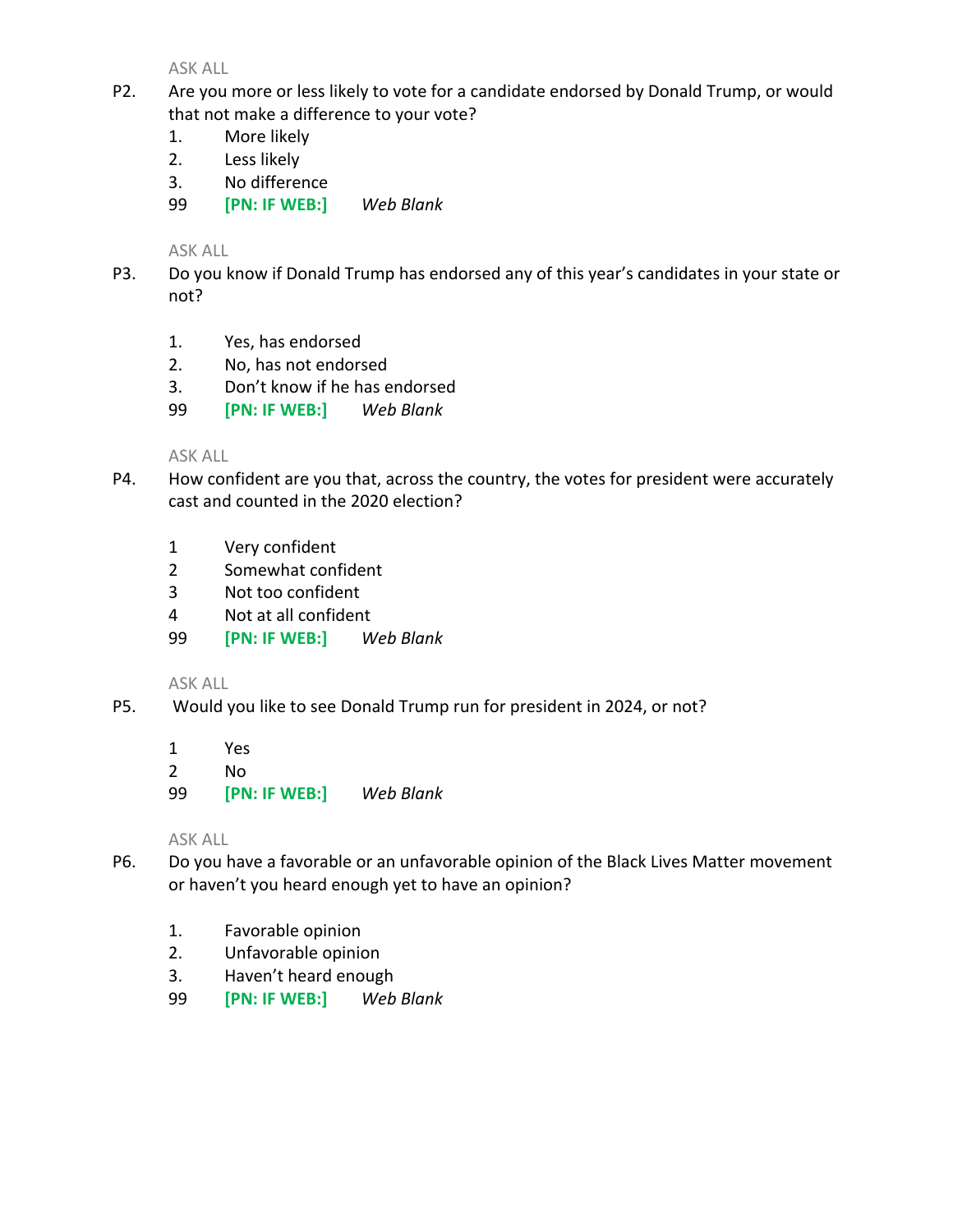*PN: Randomize order of X1-X2. Save order as data.*

ASK ALL

- X1. How much of the time do you think you can trust the government in Washington to do what is right?
	- 1 Just about always
	- 2 Most of the time
	- 3 Only some of the time
	- 4 Never
	- 99 **[PN: IF WEB:]** *Web Blank*

ASK ALL

- X2. Generally speaking, would you say that most people can be trusted, or most people can't be trusted?
	- 1 Most people can be trusted
	- 2 Most people can't be trusted
	- 99 **[PN: IF WEB:]** *Web Blank*

# **SECTION Z: DEMOGRAPHICS**

*PN: Insert start time stamp.*

ASK ALL

- Z1. Generally speaking, do you usually think of yourself as a Republican, a Democrat, or an Independent?
	- 1 Republican
	- 2 Democrat
	- 3 Independent
	- 4 Other/No preference
	- 99 **[PN: IF WEB:]** *Web Blank*

*PN: If 1 or 2 in Z1, ask Z2A. Otherwise, skip to Z2B.*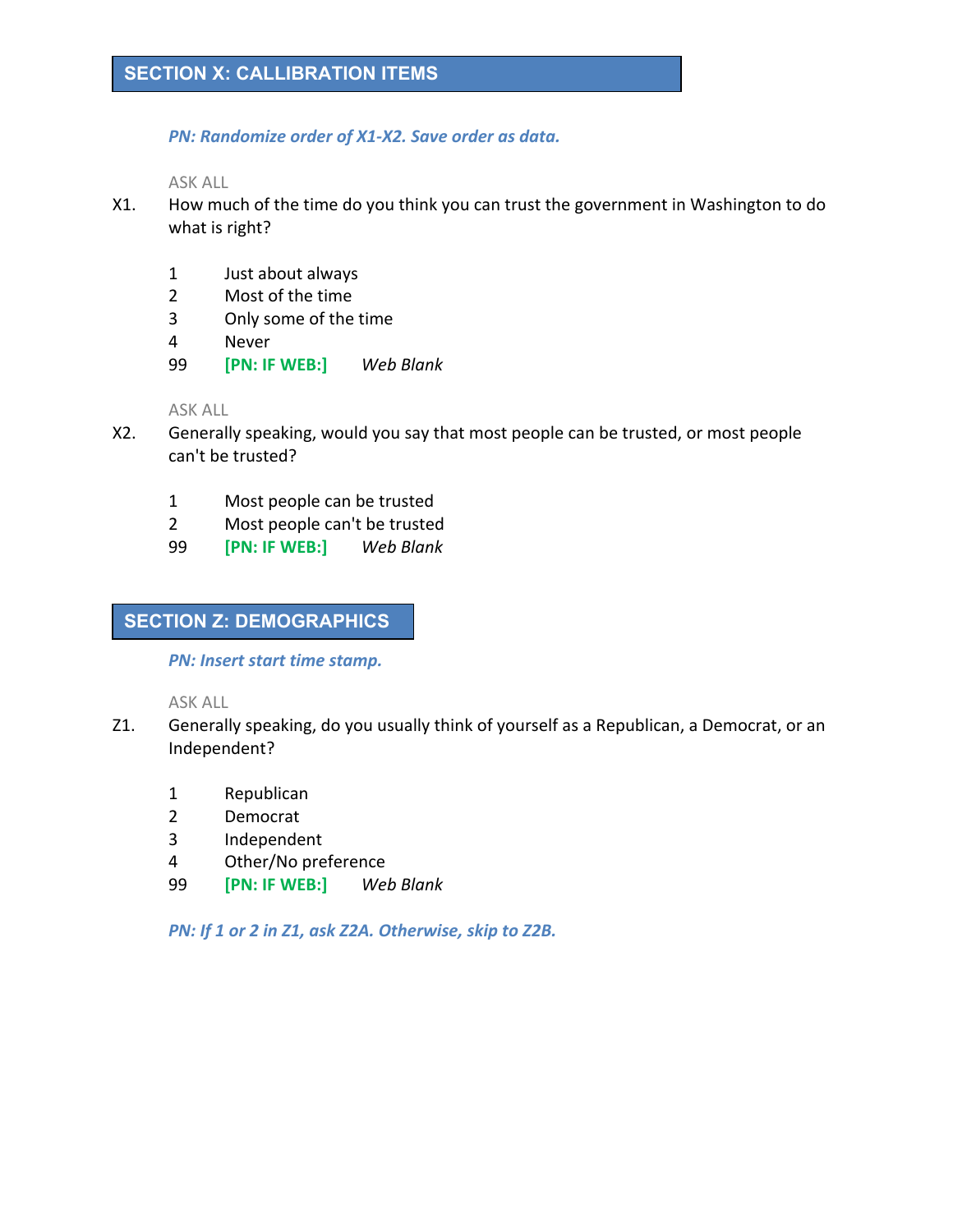ASK IF REPUBLICAN OR DEMOCRAT (Z1= 1 OR 2)

- Z2A. Would you call yourself a strong  $[IF Z1=1: Republican] [IF Z1=2: Democrat]$  or a not very strong [IF Z1=1: Republican] [IF Z1=2: Democrat]?
	- 1 Strong
	- 2 Not very strong
	- 99 **[PN: IF WEB:]** *Web Blank*

*PN: If 3 or 4 in Z1, ask Z2B.*

### ASK IF INDEPENDENT OR OTHER (Z1= 3 OR 4)

- Z2B. Do you think of yourself as closer to the Republican Party or to the Democratic Party?
	- 1 Republican
	- 2 Democratic
	- 3 Neither
	- 99 **[PN: IF WEB:]** *Web Blank*

ASK ALL

- Z3. Aside from weddings and funerals, how often do you attend religious services?
	- 1 More than once a week
	- 2 Once a week
	- 3 Once or twice a month
	- 4 A few times a year
	- 5 Seldom
	- 6 Never
	- 99 **[PN: IF WEB:]** *Web Blank*

- Z4. Would you describe yourself as a "born-again" or evangelical Christian, or not?
	- 1 Yes, would
	- 2 No, would not
	- 99 **[PN: IF WEB:]** *Web Blank*